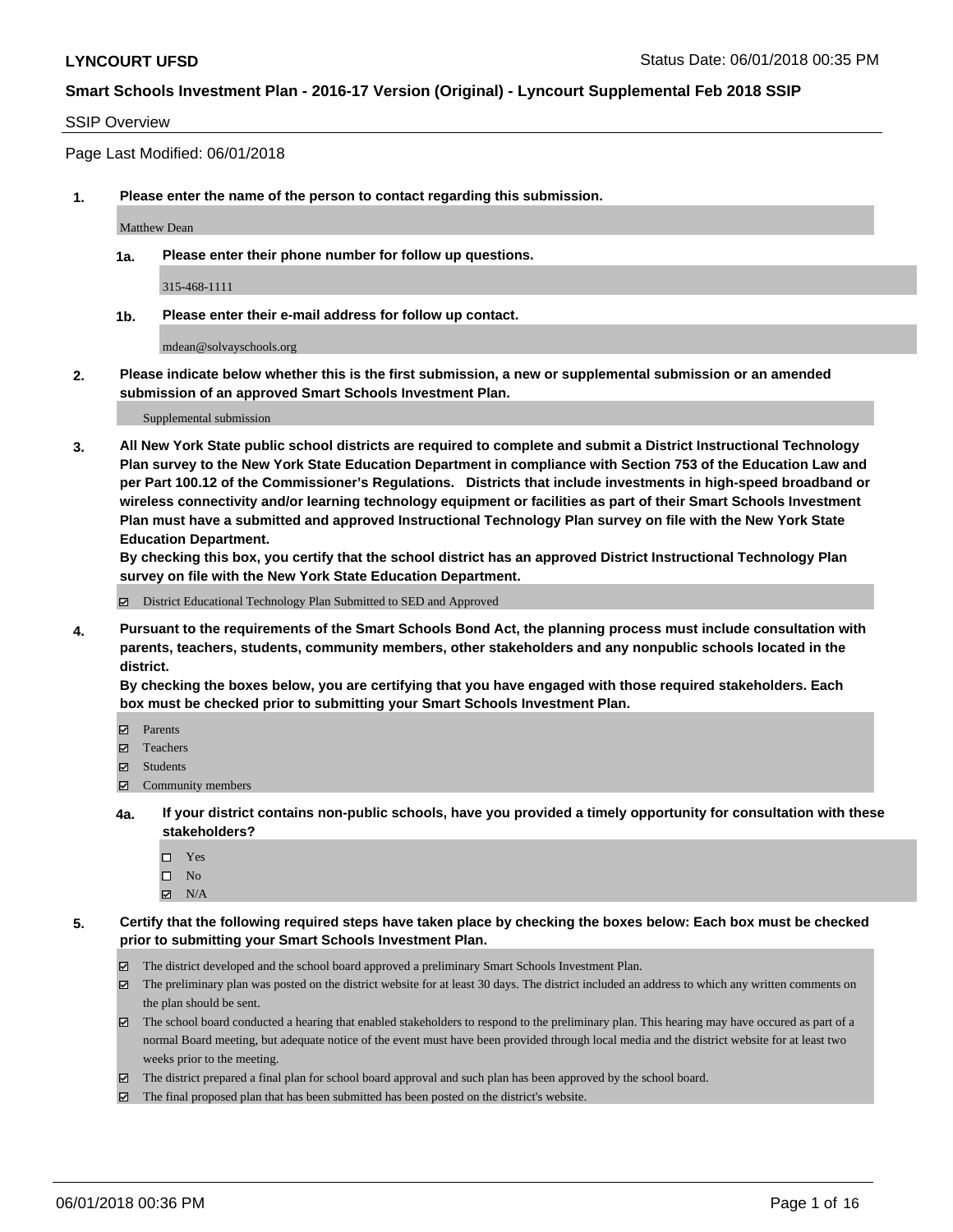SSIP Overview

Page Last Modified: 06/01/2018

**5a. Please upload the proposed Smart Schools Investment Plan (SSIP) that was posted on the district's website, along with any supporting materials. Note that this should be different than your recently submitted Educational Technology Survey. The Final SSIP, as approved by the School Board, should also be posted on the website and remain there during the course of the projects contained therein.**

Lyncourt SSBA Presentation.pptx 2015 - 2019 Lyncourt Technology Integration Plan.pdf

**5b. Enter the webpage address where the final Smart Schools Investment Plan is posted. The Plan should remain posted for the life of the included projects.**

http://www.lyncourtschool.org/districtpage.cfm?pageid=236

**6. Please enter an estimate of the total number of students and staff that will benefit from this Smart Schools Investment Plan based on the cumulative projects submitted to date.**

450

**7. An LEA/School District may partner with one or more other LEA/School Districts to form a consortium to pool Smart Schools Bond Act funds for a project that meets all other Smart School Bond Act requirements. Each school district participating in the consortium will need to file an approved Smart Schools Investment Plan for the project and submit a signed Memorandum of Understanding that sets forth the details of the consortium including the roles of each respective district.**

 $\Box$  The district plans to participate in a consortium to partner with other school district(s) to implement a Smart Schools project.

**8. Please enter the name and 6-digit SED Code for each LEA/School District participating in the Consortium.**

| <b>Partner LEA/District</b> | <b>ISED BEDS Code</b> |
|-----------------------------|-----------------------|
| (No Response)               | (No Response)         |

**9. Please upload a signed Memorandum of Understanding with all of the participating Consortium partners.**

(No Response)

**10. Your district's Smart Schools Bond Act Allocation is:**

\$277,464

**11.** Enter the budget sub-allocations by category that you are submitting for approval at this time. If you are not budgeting SSBA funds for a category, please enter 0 (zero.) If the value entered is \$0, you will not be required to complete that survey question.

|                                       | Sub-           |
|---------------------------------------|----------------|
|                                       | Allocations    |
| <b>School Connectivity</b>            | $\overline{0}$ |
| Connectivity Projects for Communities | $\Omega$       |
| <b>Classroom Technology</b>           | 37,470         |
| Pre-Kindergarten Classrooms           | $\mathbf 0$    |
| Replace Transportable Classrooms      | $\mathbf 0$    |
| High-Tech Security Features           | $\Omega$       |
| Totals:                               | 37,470         |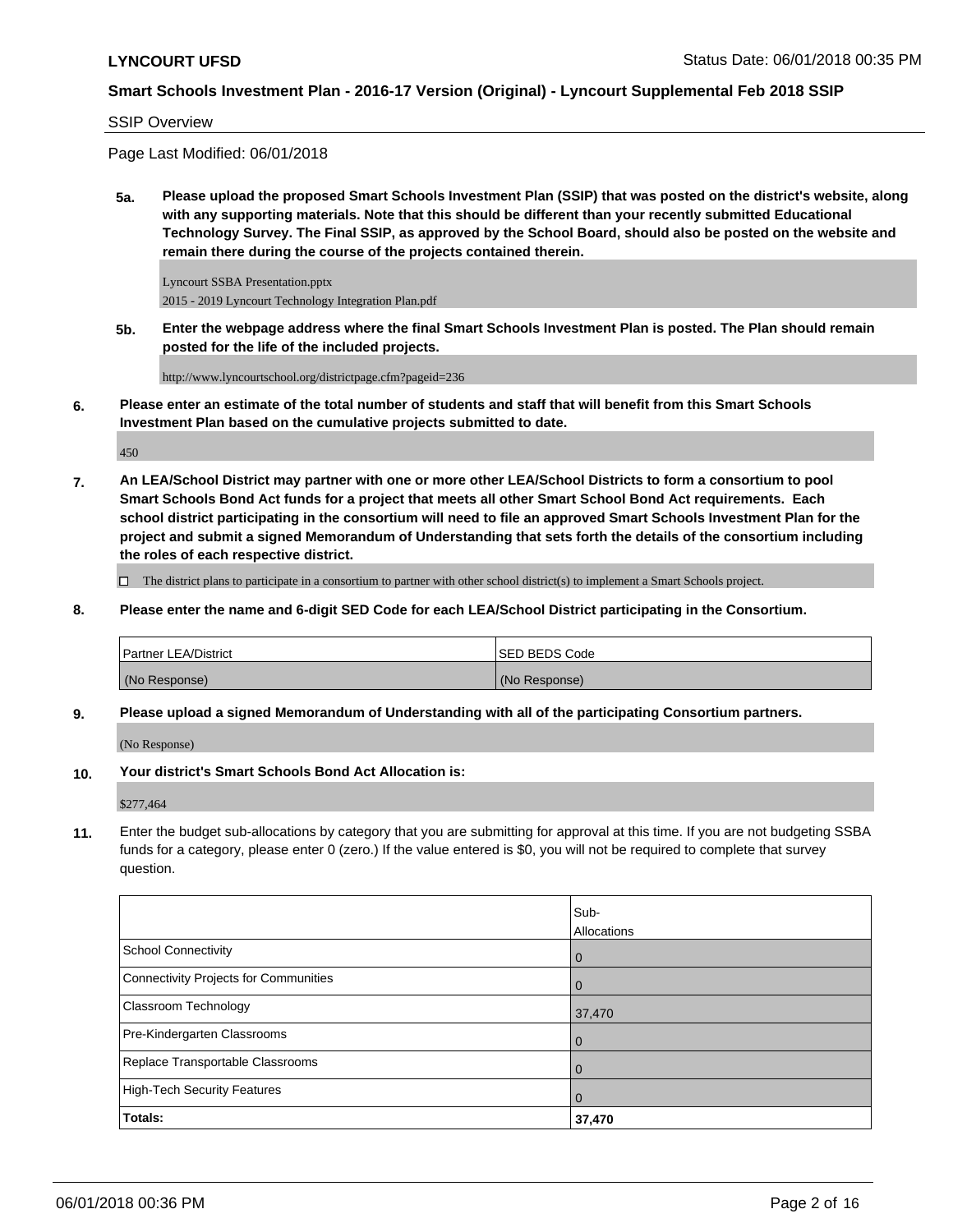#### School Connectivity

Page Last Modified: 05/23/2018

- **1. In order for students and faculty to receive the maximum benefit from the technology made available under the Smart Schools Bond Act, their school buildings must possess sufficient connectivity infrastructure to ensure that devices can be used during the school day. Smart Schools Investment Plans must demonstrate that:**
	- **• sufficient infrastructure that meets the Federal Communications Commission's 100 Mbps per 1,000 students standard currently exists in the buildings where new devices will be deployed, or**
	- **• is a planned use of a portion of Smart Schools Bond Act funds, or**
	- **• is under development through another funding source.**

**Smart Schools Bond Act funds used for technology infrastructure or classroom technology investments must increase the number of school buildings that meet or exceed the minimum speed standard of 100 Mbps per 1,000 students and staff within 12 months. This standard may be met on either a contracted 24/7 firm service or a "burstable" capability. If the standard is met under the burstable criteria, it must be:**

**1. Specifically codified in a service contract with a provider, and**

**2. Guaranteed to be available to all students and devices as needed, particularly during periods of high demand, such as computer-based testing (CBT) periods.**

**Please describe how your district already meets or is planning to meet this standard within 12 months of plan submission.**

(No Response)

- **1a. If a district believes that it will be impossible to meet this standard within 12 months, it may apply for a waiver of this requirement, as described on the Smart Schools website. The waiver must be filed and approved by SED prior to submitting this survey.**
	- By checking this box, you are certifying that the school district has an approved waiver of this requirement on file with the New York State Education Department.
- **2.** Connectivity Speed Calculator **(Required)**

|                         | l Number of<br>Students | Multiply by<br>100 Kbps | Divide by 1000 Current Speed<br>to Convert to<br>Required<br>Speed in Mb | lin Mb           | Expected<br>Speed to be<br>Attained Within   Required<br>12 Months | <b>Expected Date</b><br>When<br>Speed Will be<br>Met |
|-------------------------|-------------------------|-------------------------|--------------------------------------------------------------------------|------------------|--------------------------------------------------------------------|------------------------------------------------------|
| <b>Calculated Speed</b> | (No<br>Response)        | (No Response)           | (No<br>Response)                                                         | (No<br>Response) | (No<br>Response)                                                   | l (No<br>Response)                                   |

**3. Describe how you intend to use Smart Schools Bond Act funds for high-speed broadband and/or wireless connectivity projects in school buildings.**

(No Response)

**4. Describe the linkage between the district's District Instructional Technology Plan and the proposed projects. (There should be a link between your response to this question and your response to Question 1 in Part E. Curriculum and Instruction "What are the district's plans to use digital connectivity and technology to improve teaching and learning?)**

(No Response)

**5. If the district wishes to have students and staff access the Internet from wireless devices within the school building, or in close proximity to it, it must first ensure that it has a robust Wi-Fi network in place that has sufficient bandwidth to meet user demand.**

**Please describe how you have quantified this demand and how you plan to meet this demand.**

(No Response)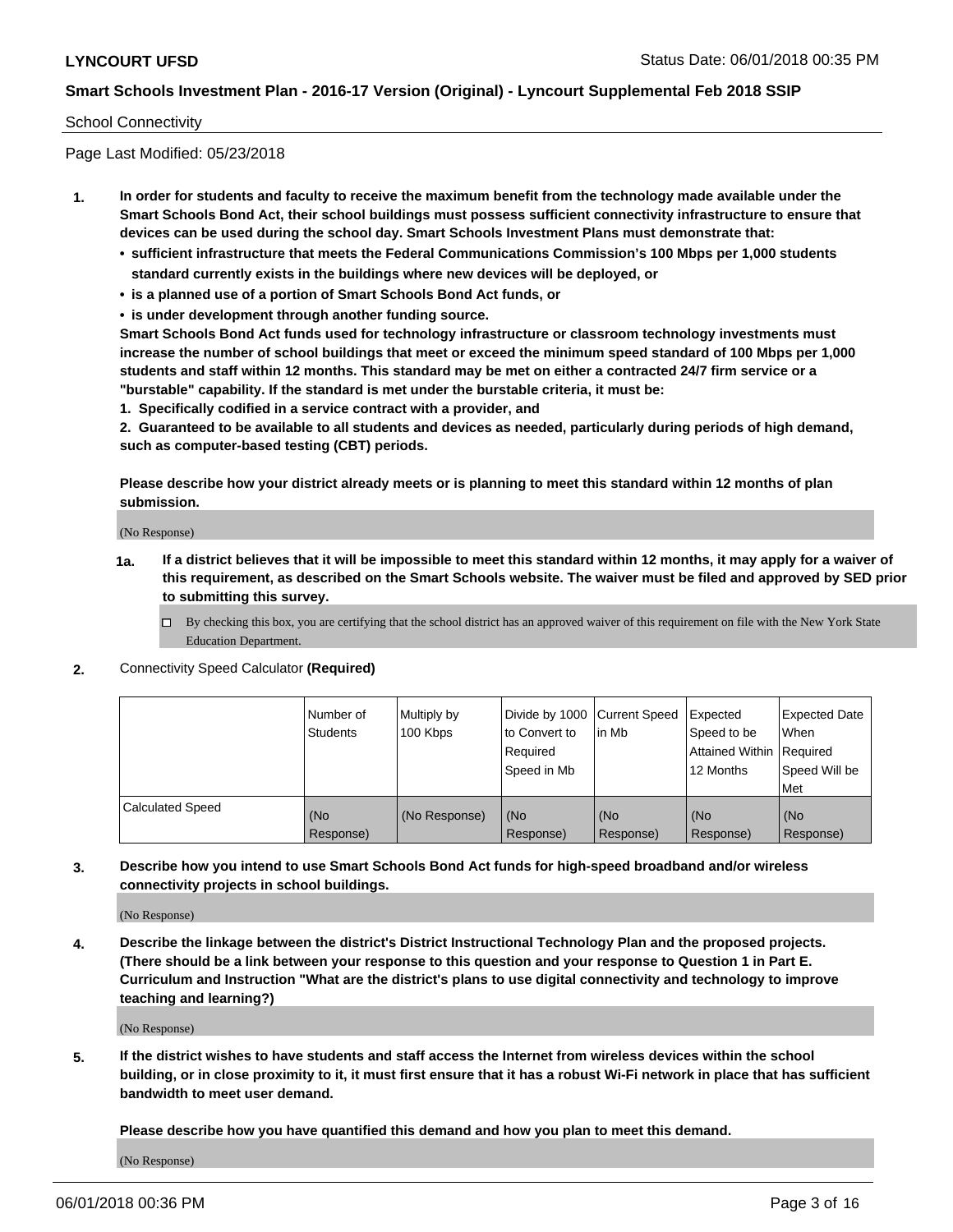#### School Connectivity

Page Last Modified: 05/23/2018

**6. As indicated on Page 5 of the guidance, the Office of Facilities Planning will have to conduct a preliminary review of all capital projects, including connectivity projects.**

**Please indicate on a separate row each project number given to you by the Office of Facilities Planning.**

| Project Number |  |
|----------------|--|
| (No Response)  |  |

**7. Certain high-tech security and connectivity infrastructure projects may be eligible for an expedited review process as determined by the Office of Facilities Planning.**

#### **Was your project deemed eligible for streamlined review?**

(No Response)

#### **8. Include the name and license number of the architect or engineer of record.**

| Name          | License Number |
|---------------|----------------|
| (No Response) | (No Response)  |

**9.** If you are submitting an allocation for **School Connectivity** complete this table.

**Note that the calculated Total at the bottom of the table must equal the Total allocation for this category that you entered in the SSIP Overview overall budget.** 

|                                            | Sub-          |
|--------------------------------------------|---------------|
|                                            | Allocation    |
| Network/Access Costs                       | (No Response) |
| Outside Plant Costs                        | (No Response) |
| School Internal Connections and Components | (No Response) |
| Professional Services                      | (No Response) |
| Testing                                    | (No Response) |
| <b>Other Upfront Costs</b>                 | (No Response) |
| <b>Other Costs</b>                         | (No Response) |
| Totals:                                    | 0             |

**10. Please detail the type, quantity, per unit cost and total cost of the eligible items under each sub-category. This is especially important for any expenditures listed under the "Other" category. All expenditures must be eligible for tax-exempt financing to be reimbursed through the SSBA. Sufficient detail must be provided so that we can verify this is the case. If you have any questions, please contact us directly through smartschools@nysed.gov. NOTE: Wireless Access Points should be included in this category, not under Classroom Educational Technology, except those that will be loaned/purchased for nonpublic schools.**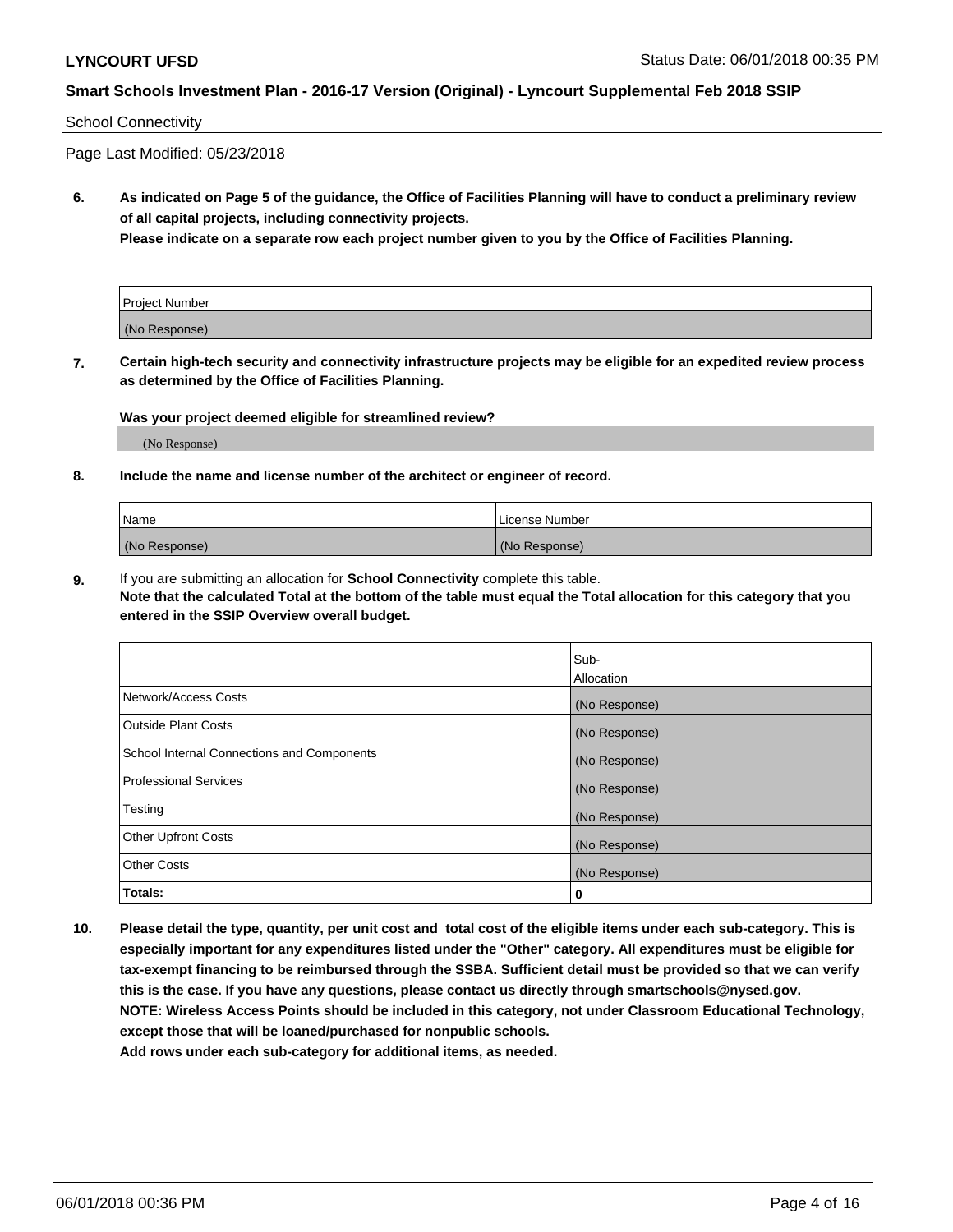School Connectivity

Page Last Modified: 05/23/2018

| Select the allowable expenditure | Item to be purchased | Quantity      | Cost per Item | <b>Total Cost</b> |
|----------------------------------|----------------------|---------------|---------------|-------------------|
| type.                            |                      |               |               |                   |
| Repeat to add another item under |                      |               |               |                   |
| each type.                       |                      |               |               |                   |
| (No Response)                    | (No Response)        | (No Response) | (No Response) | (No Response)     |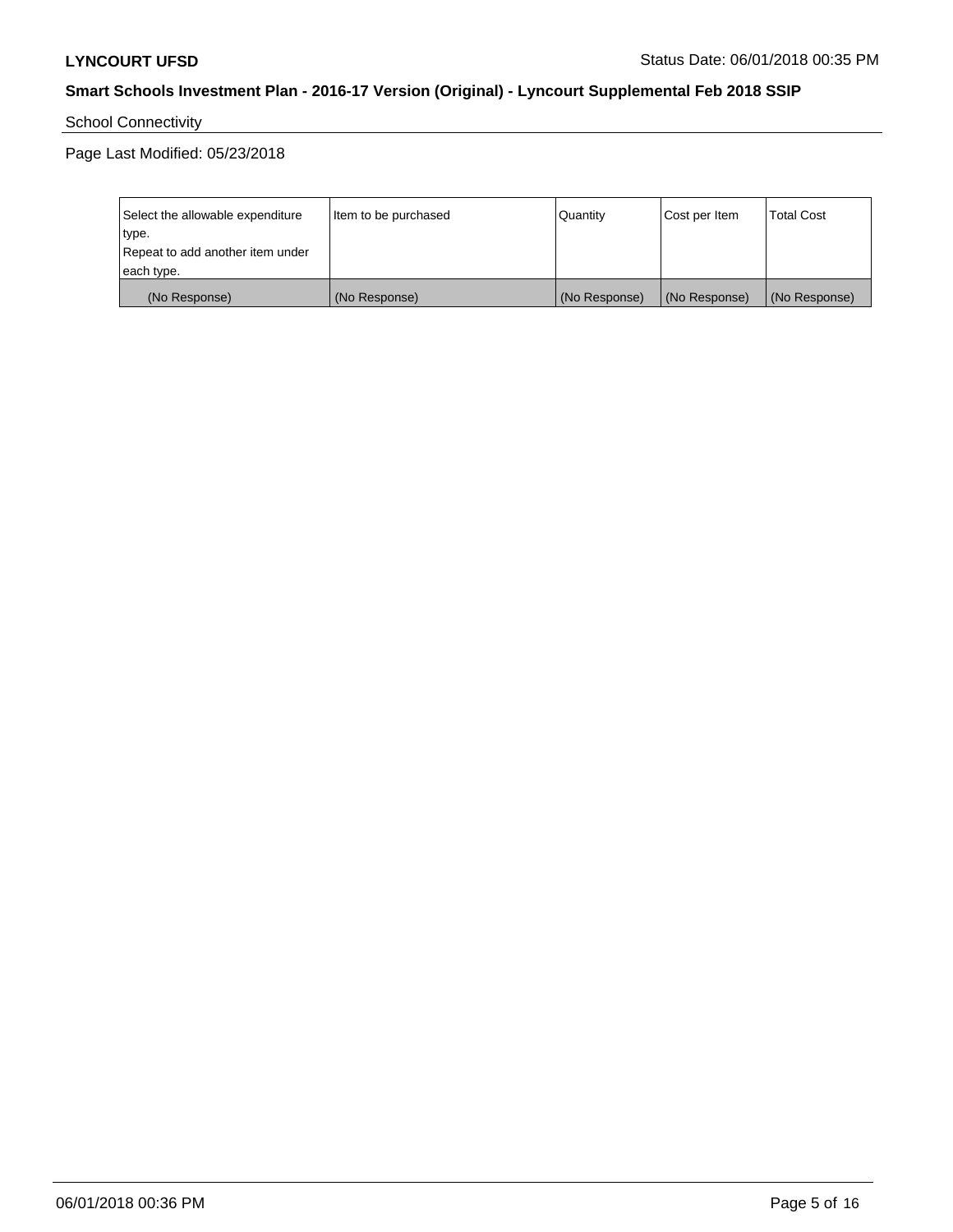Community Connectivity (Broadband and Wireless)

Page Last Modified: 05/23/2018

**1. Describe how you intend to use Smart Schools Bond Act funds for high-speed broadband and/or wireless connectivity projects in the community.**

(No Response)

**2. Please describe how the proposed project(s) will promote student achievement and increase student and/or staff access to the Internet in a manner that enhances student learning and/or instruction outside of the school day and/or school building.**

(No Response)

**3. Community connectivity projects must comply with all the necessary local building codes and regulations (building and related permits are not required prior to plan submission).**

 $\Box$  I certify that we will comply with all the necessary local building codes and regulations.

**4. Please describe the physical location of the proposed investment.**

(No Response)

**5. Please provide the initial list of partners participating in the Community Connectivity Broadband Project, along with their Federal Tax Identification (Employer Identification) number.**

| <b>Project Partners</b> | l Federal ID # |
|-------------------------|----------------|
| (No Response)           | (No Response)  |

**6.** If you are submitting an allocation for **Community Connectivity**, complete this table. **Note that the calculated Total at the bottom of the table must equal the Total allocation for this category that you entered in the SSIP Overview overall budget.**

|                                    | Sub-Allocation |
|------------------------------------|----------------|
| Network/Access Costs               | (No Response)  |
| Outside Plant Costs                | (No Response)  |
| <b>Tower Costs</b>                 | (No Response)  |
| <b>Customer Premises Equipment</b> | (No Response)  |
| Professional Services              | (No Response)  |
| Testing                            | (No Response)  |
| <b>Other Upfront Costs</b>         | (No Response)  |
| <b>Other Costs</b>                 | (No Response)  |
| Totals:                            | 0              |

**7. Please detail the type, quantity, per unit cost and total cost of the eligible items under each sub-category. This is especially important for any expenditures listed under the "Other" category. All expenditures must be capital-bond eligible to be reimbursed through the SSBA. If you have any questions, please contact us directly through smartschools@nysed.gov.**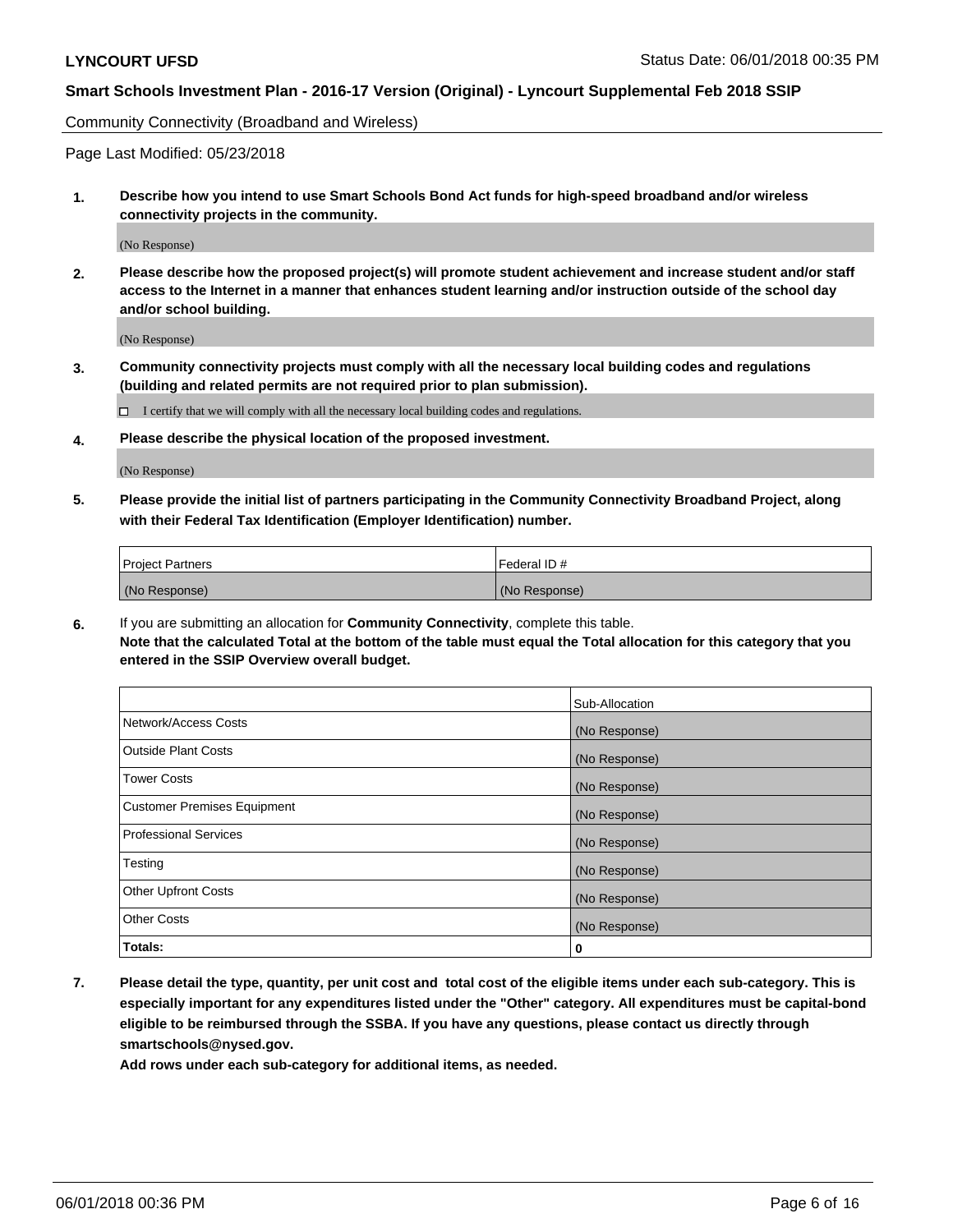Community Connectivity (Broadband and Wireless)

Page Last Modified: 05/23/2018

| Select the allowable expenditure<br>Item to be purchased<br>type.<br>Repeat to add another item under<br>each type. |               | Quantity      | Cost per Item | <b>Total Cost</b> |
|---------------------------------------------------------------------------------------------------------------------|---------------|---------------|---------------|-------------------|
|                                                                                                                     |               |               |               |                   |
| (No Response)                                                                                                       | (No Response) | (No Response) | (No Response) | (No Response)     |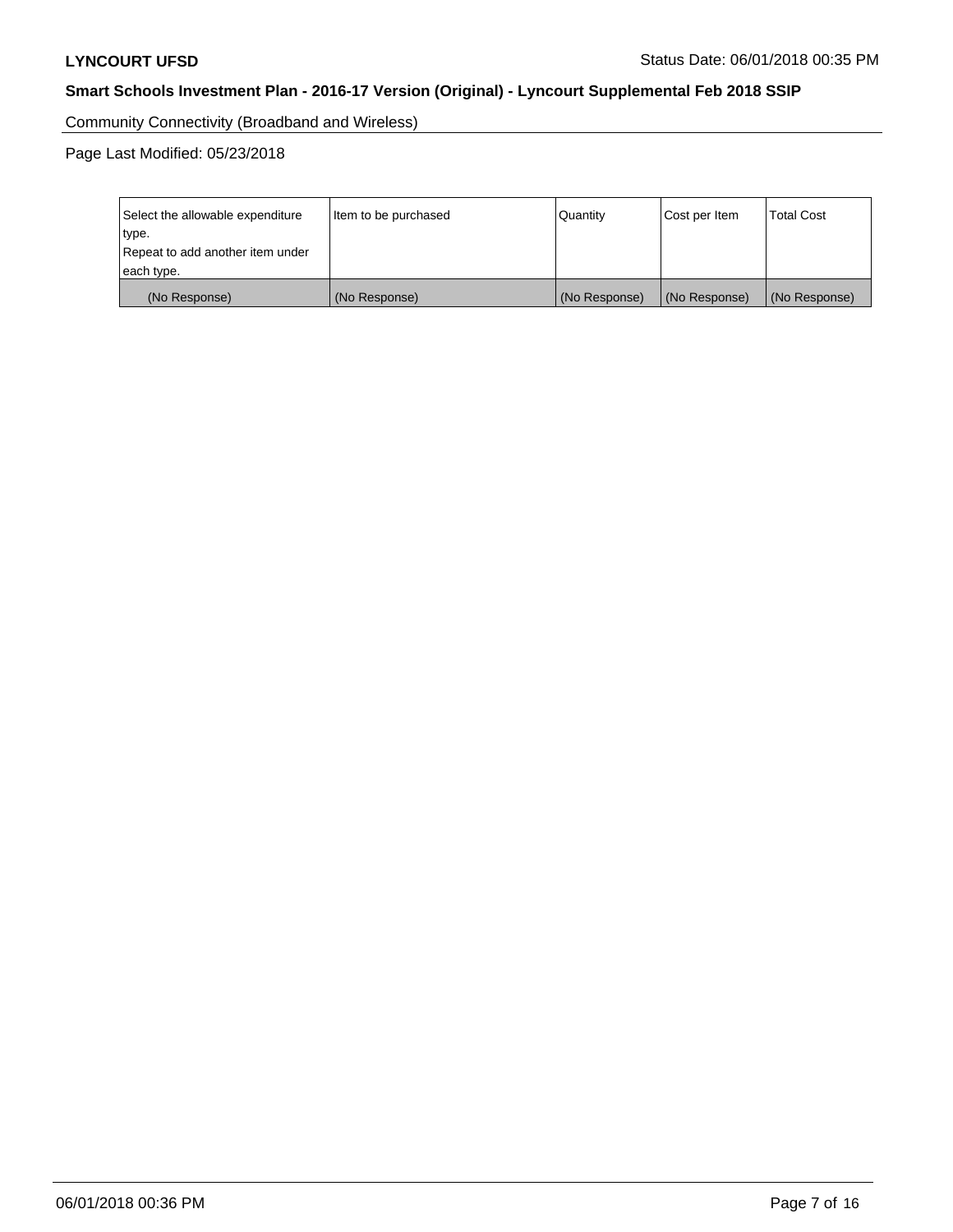### Classroom Learning Technology

Page Last Modified: 06/01/2018

**1. In order for students and faculty to receive the maximum benefit from the technology made available under the Smart Schools Bond Act, their school buildings must possess sufficient connectivity infrastructure to ensure that devices can be used during the school day. Smart Schools Investment Plans must demonstrate that sufficient infrastructure that meets the Federal Communications Commission's 100 Mbps per 1,000 students standard currently exists in the buildings where new devices will be deployed, or is a planned use of a portion of Smart Schools Bond Act funds, or is under development through another funding source.**

**Smart Schools Bond Act funds used for technology infrastructure or classroom technology investments must increase the number of school buildings that meet or exceed the minimum speed standard of 100 Mbps per 1,000 students and staff within 12 months. This standard may be met on either a contracted 24/7 firm service or a "burstable" capability. If the standard is met under the burstable criteria, it must be:**

**1. Specifically codified in a service contract with a provider, and**

**2. Guaranteed to be available to all students and devices as needed, particularly during periods of high demand, such as computer-based testing (CBT) periods.**

**Please describe how your district already meets or is planning to meet this standard within 12 months of plan submission.**

The district already greatly exceeds the 100Mbps per 1,000 students by connecting to the CNYRIC WAN connection. The wireless and wired allows for those throughput speeds.

**1a. If a district believes that it will be impossible to meet this standard within 12 months, it may apply for a waiver of this requirement, as described on the Smart Schools website. The waiver must be filed and approved by SED prior to submitting this survey.**

By checking this box, you are certifying that the school district has an approved waiver of this requirement on file with the New York State Education Department.

#### **2.** Connectivity Speed Calculator **(Required)**

|                         | l Number of<br>Students | Multiply by<br>100 Kbps | to Convert to<br>Required<br>Speed in Mb | Divide by 1000 Current Speed Expected<br>lin Mb | Speed to be<br>Attained Within Required<br>12 Months | Expected Date<br>When<br>Speed Will be<br>Met |
|-------------------------|-------------------------|-------------------------|------------------------------------------|-------------------------------------------------|------------------------------------------------------|-----------------------------------------------|
| <b>Calculated Speed</b> | 377                     | 37.700                  | 37                                       | 710                                             | Unlimited                                            | <b>SAY MET!</b>                               |

## **3. If the district wishes to have students and staff access the Internet from wireless devices within the school building, or in close proximity to it, it must first ensure that it has a robust Wi-Fi network in place that has sufficient bandwidth to meet user demand.**

**Please describe how you have quantified this demand and how you plan to meet this demand.**

The district already meets the requirements for a robust wireless infrastructure. Over the summer the district had an extensive wireless installation project. Prior to the the project a thorough walk through and testing of location of wireless access points to provide complete coverage for the campus was completed.

**4. All New York State public school districts are required to complete and submit an Instructional Technology Plan survey to the New York State Education Department in compliance with Section 753 of the Education Law and per Part 100.12 of the Commissioner's Regulations.**

**Districts that include educational technology purchases as part of their Smart Schools Investment Plan must have a submitted and approved Instructional Technology Plan survey on file with the New York State Education Department.**

By checking this box, you are certifying that the school district has an approved Instructional Technology Plan survey on file with the New York State Education Department.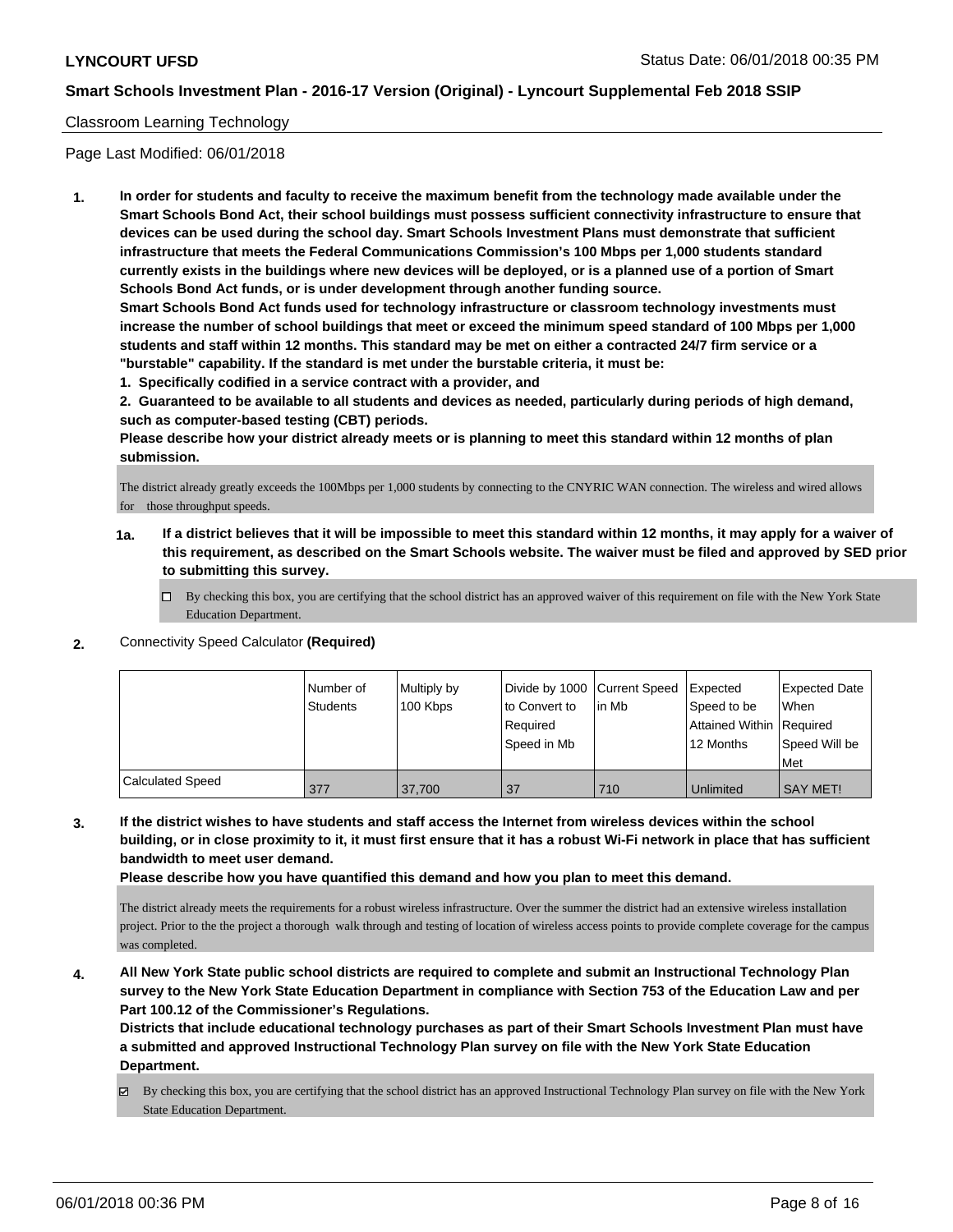#### Classroom Learning Technology

Page Last Modified: 06/01/2018

## **5. Describe the devices you intend to purchase and their compatibility with existing or planned platforms or systems. Specifically address the adequacy of each facility's electrical, HVAC and other infrastructure necessary to install and support the operation of the planned technology.**

The district also plans to purchase Chromebooks to leverage the power of Google Classroom and work towards a 1:1 relationship devices to a student. The electrical and HVAC demands have been met as part of previous projects. We are hoping to use the SSBA money to purchase Belkin charging stations for each classroom. The stations will charge 10 devices at a time. This will alleviate the need to have the big bulky mobile carts that are tough for students/teachers to transport around the building.

Furthermore, the district is looking to purchase new interactive panels and 3D printers for classroom learning. The benefits of interactive panels in classroom are for engagement and inclusion of all students. Bringing in 3D printers will help to inspire a new generation of STEM learners by combining problem-solving skills with creativity and innovation. But this nifty tech also has the potential to support pedagogy across all disciplines.

#### **6. Describe how the proposed technology purchases will:**

- **> enhance differentiated instruction;**
- **> expand student learning inside and outside the classroom;**
- **> benefit students with disabilities and English language learners; and**
- **> contribute to the reduction of other learning gaps that have been identified within the district.**

**The expectation is that districts will place a priority on addressing the needs of students who struggle to succeed in a rigorous curriculum. Responses in this section should specifically address this concern and align with the district's Instructional Technology Plan (in particular Question 2 of E. Curriculum and Instruction: "Does the district's instructional technology plan address the needs of students with disabilities to ensure equitable access to instruction, materials and assessments?" and Question 3 of the same section: "Does the district's instructional technology plan address the provision of assistive technology specifically for students with disabilities to ensure access to and participation in the general curriculum?"**

The ultimate goal of the district is to be completely 1:1. Using the SSBA we will be able to purchase a device for each student and build a replacement refresh cycle that will keep the technology up to date. Utilizing the power of Google Apps for Education, Google Classroom, and many other online resources the districts aims to promote learning well beyond the normal school day. Students will be able to work at their own pace and ask for help when needed out side of the normal class hours, thus extending the learning time.

The district has a large population of English Language Learners. We have been using many apps that are available in Google Market. For example, we use speech to text apps, as well as a line reader which aides in the correct pronunciation of English words. Students and parents have really embraced the use of the technology. It allows the students to learn at their own pace, with the benefit to review the content with the assistance of the apps and is available wherever there is a Internet connection.

For the Special Education students in the district, teachers can utilize all of the apps above as well as many others. Depending on what is on the student's IEP, the teacher could find almost any app to assist in creating differentiated instruction. For example, the student could use pictures to communicate with peers and teachers. Students can also use 3D printers to create objects that can be used in the education setting and getting them college and career ready Leveraging this vast supply of apps and ability to have the technology right at the students figures could level the playing field for all GenEd and SpecEd students. Similar to ELL, teachers will be able to create lessons that will allow students with disabilities or ELL to learn at their own pace.

A student on an IEP or an ELL student may be hesitant to participate in class due to fear of being wrong or being made fun of if they are not a good public speaker. Using a Chromebook and Google Classroom that same student is able to participate and collaborate with their classmates without those same fears. If we are able to purchase the new Chromebooks we will be able to reach more students with the assistance of technology who have the desire to learn.

### **7. Where appropriate, describe how the proposed technology purchases will enhance ongoing communication with parents and other stakeholders and help the district facilitate technology-based regional partnerships, including distance learning and other efforts.**

The district will continue to using high tech ways of communicating with student/parents/faculty/staff. Moreover, teachers using Google classroom or other Classroom Management Systems (CMS or LMS) to communicate with parents/students online and thus improve communication.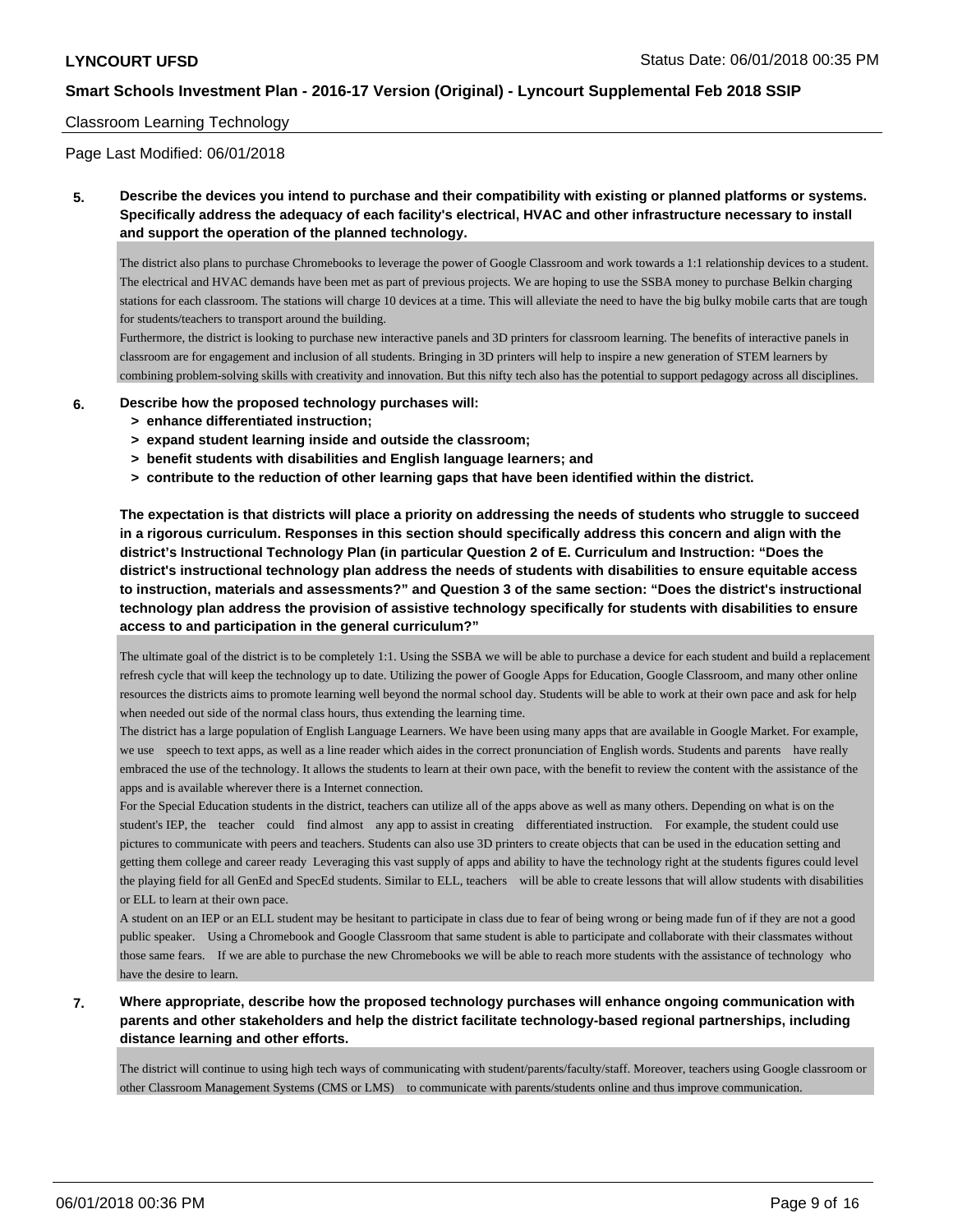### Classroom Learning Technology

Page Last Modified: 06/01/2018

**8. Describe the district's plan to provide professional development to ensure that administrators, teachers and staff can employ the technology purchased to enhance instruction successfully.**

**Note: This response should be aligned and expanded upon in accordance with your district's response to Question 1 of F. Professional Development of your Instructional Technology Plan: "Please provide a summary of professional development offered to teachers and staff, for the time period covered by this plan, to support technology to enhance teaching and learning. Please include topics, audience and method of delivery within your summary."**

The district has set up Google Apps for Education training session over the summer that each teacher will be required to participate in. The district will utilize Model School COSER through OCM BOCES to provide trainers for Chromboooks and management of Google Classroom. Furthermore, the district has signed up with OCM BOCES to bring in Technology Integration Specialist who will be working with teachers one-onone to train them on how to use the technology effectively.

The district will continue to provide staff development days as well as release time for technology related courses and trainings.

- **9. Districts must contact the SUNY/CUNY teacher preparation program that supplies the largest number of the district's new teachers to request advice on innovative uses and best practices at the intersection of pedagogy and educational technology.**
	- By checking this box, you certify that you have contacted the SUNY/CUNY teacher preparation program that supplies the largest number of your new teachers to request advice on these issues.
	- **9a. Please enter the name of the SUNY or CUNY Institution that you contacted.**

SUNY Oswego

**9b. Enter the primary Institution phone number.**

315-312-2102

**9c. Enter the name of the contact person with whom you consulted and/or will be collaborating with on innovative uses of technology and best practices.**

Dr. Pamela Michael

**10. A district whose Smart Schools Investment Plan proposes the purchase of technology devices and other hardware must account for nonpublic schools in the district.**

**Are there nonpublic schools within your school district?**

Yes

- $\boxtimes$  No
- **11.** Nonpublic Classroom Technology Loan Calculator

The Smart Schools Bond Act provides that any Classroom Learning Technology purchases made using Smart Schools funds shall be lent, upon request, to nonpublic schools in the district. However, no school district shall be required to loan technology in amounts greater than the total obtained and spent on technology pursuant to the Smart Schools Bond Act and the value of such loan may not exceed the total of \$250 multiplied by the nonpublic school enrollment in the base year at the time of enactment.

See: http://www.p12.nysed.gov/mgtserv/smart\_schools/docs/Smart\_Schools\_Bond\_Act\_Guidance\_04.27.15\_Final.pdf.

|                                       | 1. Classroom<br>Technology<br>Sub-allocation | 2. Public<br>l Enrollment<br>$(2014 - 15)$ | l 3. Nonpublic<br>Enrollment<br>$(2014 - 15)$ | l 4. Sum of<br>Public and<br>l Nonpublic<br>Enrollment | l 5. Total Per<br>Pupil Sub-<br>allocation | l 6. Total<br>Nonpublic Loan<br>l Amount                                                      |
|---------------------------------------|----------------------------------------------|--------------------------------------------|-----------------------------------------------|--------------------------------------------------------|--------------------------------------------|-----------------------------------------------------------------------------------------------|
| Calculated Nonpublic Loan<br>l Amount |                                              |                                            |                                               |                                                        |                                            | (No Response)   (No Response)   (No Response)   (No Response)   (No Response)   (No Response) |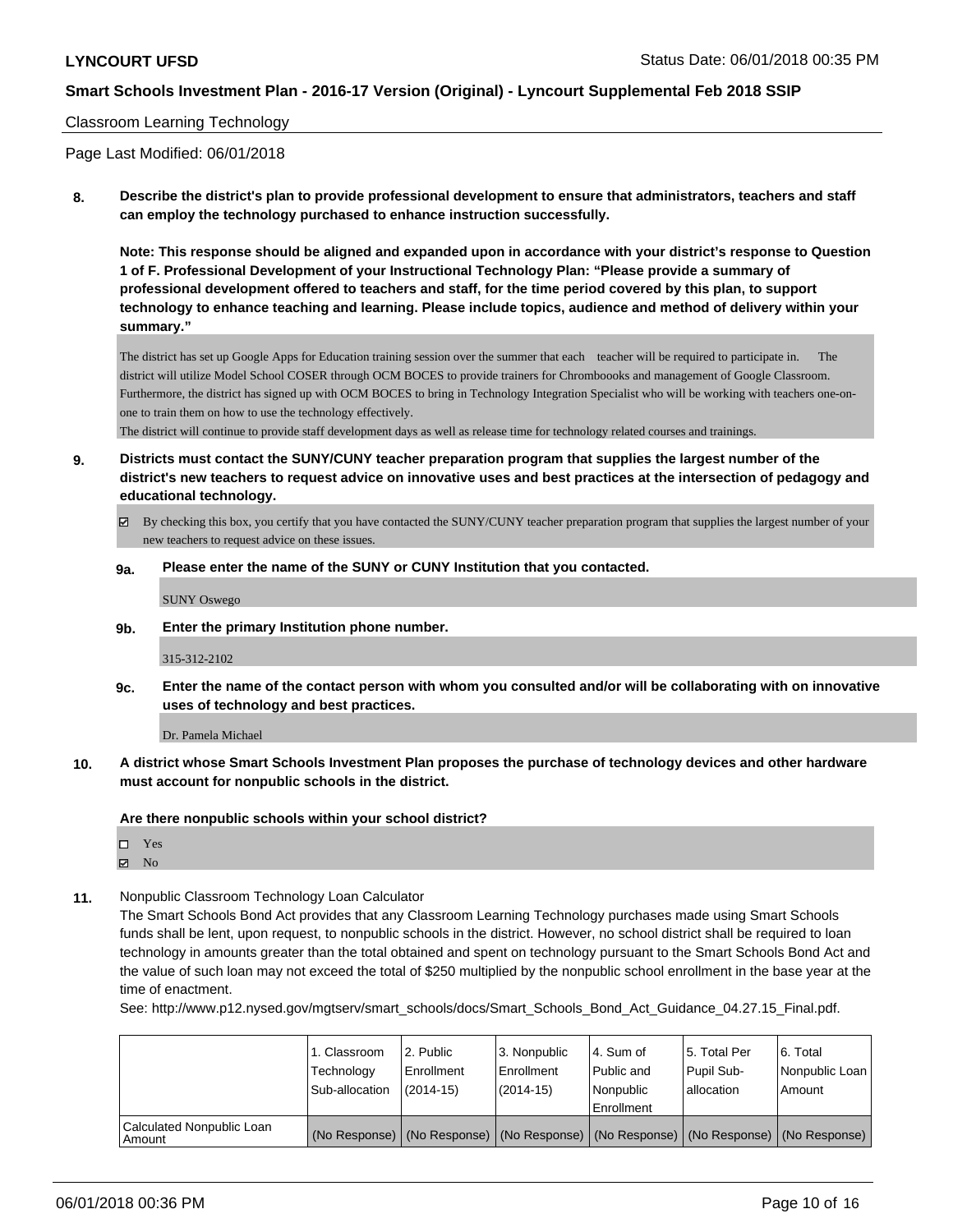### Classroom Learning Technology

Page Last Modified: 06/01/2018

**12. To ensure the sustainability of technology purchases made with Smart Schools funds, districts must demonstrate a long-term plan to maintain and replace technology purchases supported by Smart Schools Bond Act funds. This sustainability plan shall demonstrate a district's capacity to support recurring costs of use that are ineligible for Smart Schools Bond Act funding such as device maintenance, technical support, Internet and wireless fees, maintenance of hotspots, staff professional development, building maintenance and the replacement of incidental items. Further, such a sustainability plan shall include a long-term plan for the replacement of purchased devices and equipment at the end of their useful life with other funding sources.**

 $\boxtimes$  By checking this box, you certify that the district has a sustainability plan as described above.

**13. Districts must ensure that devices purchased with Smart Schools Bond funds will be distributed, prepared for use, maintained and supported appropriately. Districts must maintain detailed device inventories in accordance with generally accepted accounting principles.**

By checking this box, you certify that the district has a distribution and inventory management plan and system in place.

**14.** If you are submitting an allocation for **Classroom Learning Technology** complete this table. **Note that the calculated Total at the bottom of the table must equal the Total allocation for this category that you entered in the SSIP Overview overall budget.**

|                         | Sub-Allocation |
|-------------------------|----------------|
| Interactive Whiteboards | 18,000         |
| Computer Servers        | $\overline{0}$ |
| Desktop Computers       | $\overline{0}$ |
| Laptop Computers        | 12,500         |
| <b>Tablet Computers</b> | $\overline{0}$ |
| <b>Other Costs</b>      | 6,970          |
| Totals:                 | 37,470         |

**15. Please detail the type, quantity, per unit cost and total cost of the eligible items under each sub-category. This is especially important for any expenditures listed under the "Other" category. All expenditures must be capital-bond eligible to be reimbursed through the SSBA. If you have any questions, please contact us directly through smartschools@nysed.gov.**

**Please specify in the "Item to be Purchased" field which specific expenditures and items are planned to meet the district's nonpublic loan requirement, if applicable.**

**NOTE: Wireless Access Points that will be loaned/purchased for nonpublic schools should ONLY be included in this category, not under School Connectivity, where public school districts would list them. Add rows under each sub-category for additional items, as needed.**

| Select the allowable expenditure | I Item to be Purchased            | Quantity       | Cost per Item | <b>Total Cost</b> |
|----------------------------------|-----------------------------------|----------------|---------------|-------------------|
| type.                            |                                   |                |               |                   |
| Repeat to add another item under |                                   |                |               |                   |
| each type.                       |                                   |                |               |                   |
| Interactive Whiteboards          | Interactive Panels                | 6              | 3.000         | 18,000            |
| <b>Laptop Computers</b>          | Chromebooks                       | 50             | 250           | 12,500            |
| <b>Other Costs</b>               | <b>Chrome Management Licenses</b> | 50             | 25            | 1,250             |
| <b>Other Costs</b>               | <b>Charging Units</b>             | 4              | 180           | 720               |
| <b>Other Costs</b>               | 3D Printer                        | $\overline{2}$ | 2,500         | 5,000             |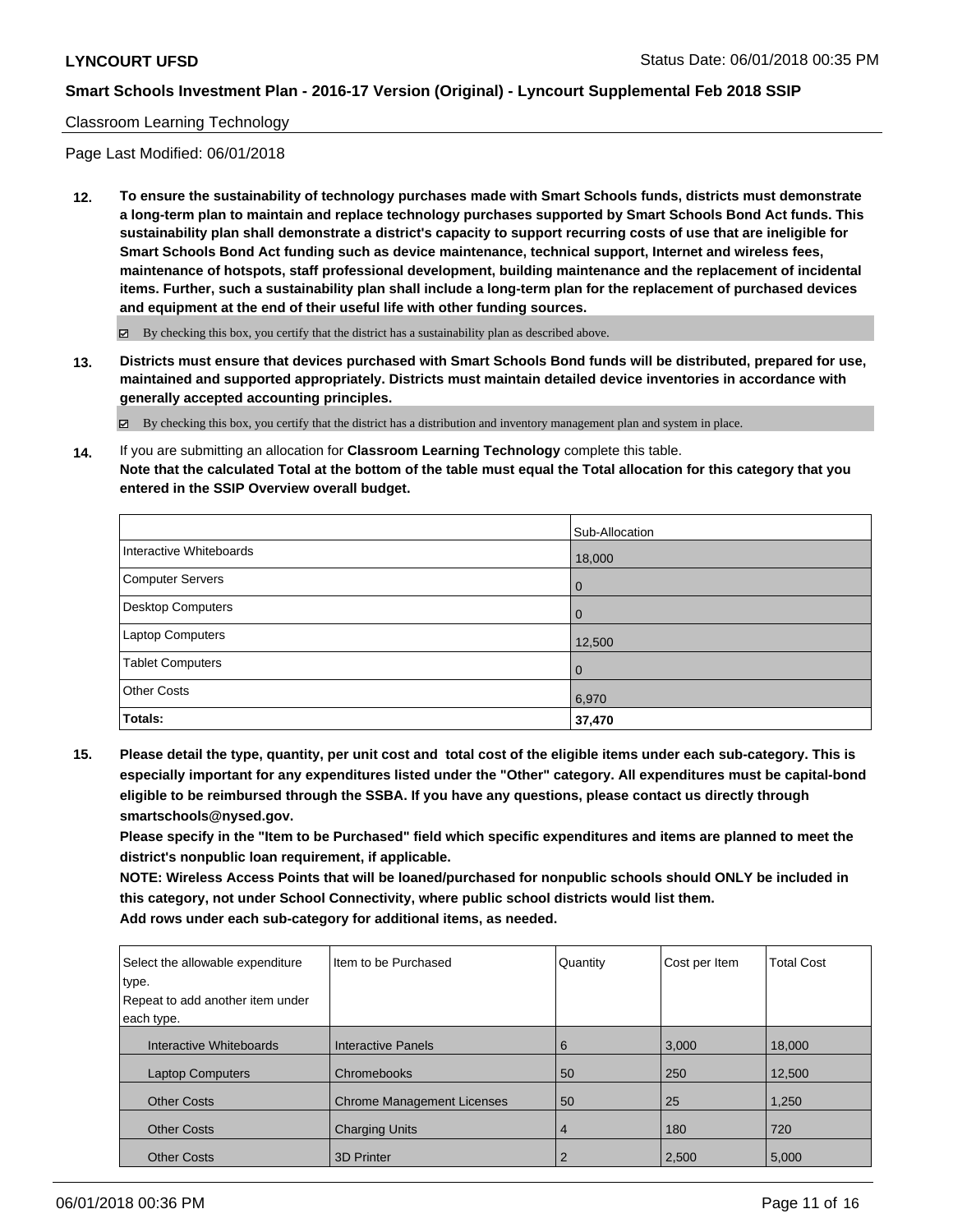#### Pre-Kindergarten Classrooms

Page Last Modified: 06/01/2018

**1. Provide information regarding how and where the district is currently serving pre-kindergarten students and justify the need for additional space with enrollment projections over 3 years.**

(No Response)

- **2. Describe the district's plan to construct, enhance or modernize education facilities to accommodate prekindergarten programs. Such plans must include:**
	- **Specific descriptions of what the district intends to do to each space;**
	- **An affirmation that pre-kindergarten classrooms will contain a minimum of 900 square feet per classroom;**
	- **The number of classrooms involved;**
	- **The approximate construction costs per classroom; and**
	- **Confirmation that the space is district-owned or has a long-term lease that exceeds the probable useful life of the improvements.**

(No Response)

**3. Smart Schools Bond Act funds may only be used for capital construction costs. Describe the type and amount of additional funds that will be required to support ineligible ongoing costs (e.g. instruction, supplies) associated with any additional pre-kindergarten classrooms that the district plans to add.**

(No Response)

**4. All plans and specifications for the erection, repair, enlargement or remodeling of school buildings in any public school district in the State must be reviewed and approved by the Commissioner. Districts that plan capital projects using their Smart Schools Bond Act funds will undergo a Preliminary Review Process by the Office of Facilities Planning.**

**Please indicate on a separate row each project number given to you by the Office of Facilities Planning.**

| <b>Project Number</b> |  |
|-----------------------|--|
| (No Response)         |  |

**5.** If you have made an allocation for **Pre-Kindergarten Classrooms,** complete this table.

**Note that the calculated Total at the bottom of the table must equal the Total allocation for this category that you entered in the SSIP Overview overall budget.**

|                                          | Sub-Allocation |
|------------------------------------------|----------------|
| Construct Pre-K Classrooms               | (No Response)  |
| Enhance/Modernize Educational Facilities | (No Response)  |
| Other Costs                              | (No Response)  |
| Totals:                                  | 0              |

**6. Please detail the type, quantity, per unit cost and total cost of the eligible items under each sub-category. This is especially important for any expenditures listed under the "Other" category. All expenditures must be capital-bond eligible to be reimbursed through the SSBA. If you have any questions, please contact us directly through smartschools@nysed.gov.**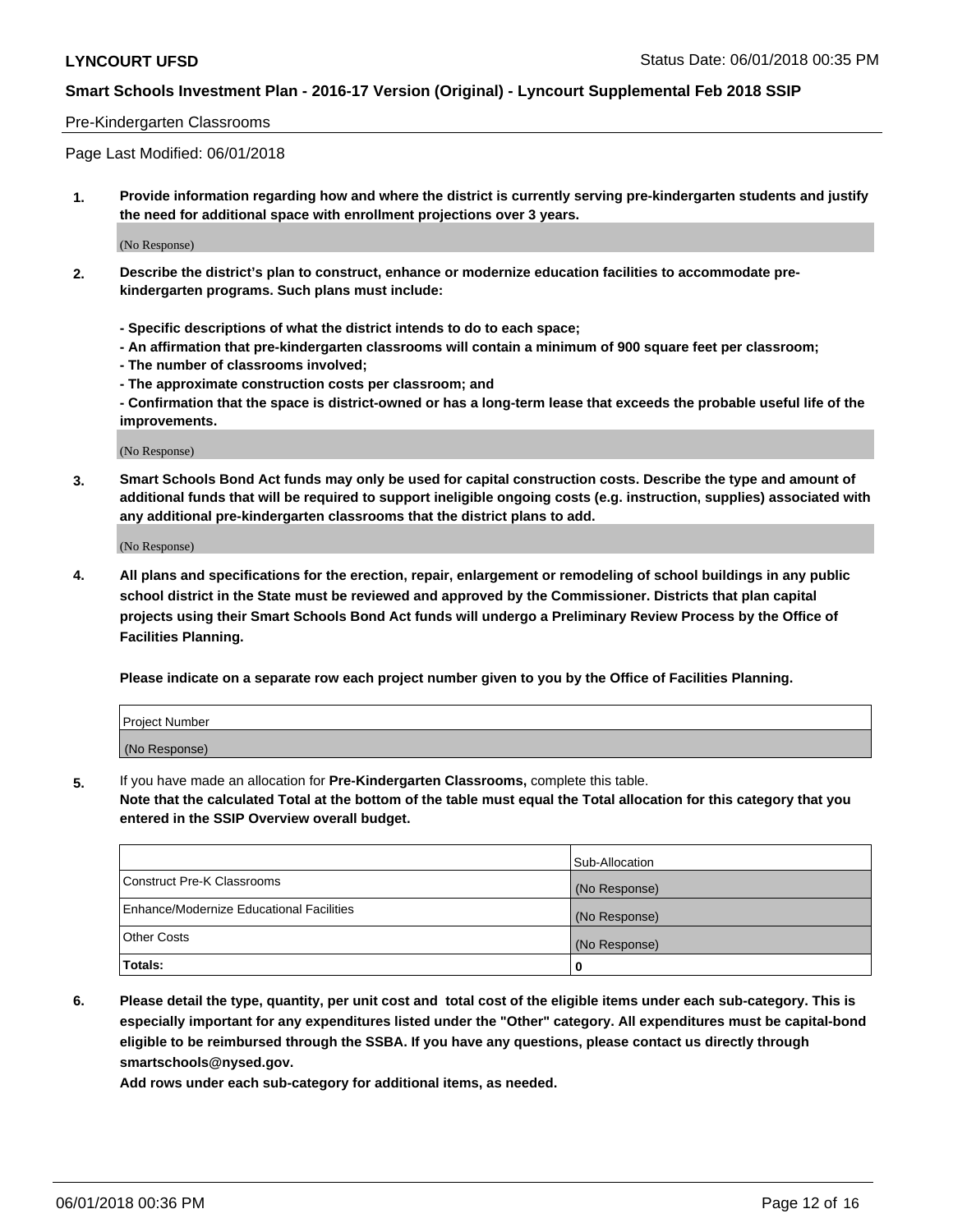# Pre-Kindergarten Classrooms

Page Last Modified: 06/01/2018

| Select the allowable expenditure | Item to be purchased | <b>Quantity</b> | Cost per Item | <b>Total Cost</b> |
|----------------------------------|----------------------|-----------------|---------------|-------------------|
| type.                            |                      |                 |               |                   |
| Repeat to add another item under |                      |                 |               |                   |
| each type.                       |                      |                 |               |                   |
| (No Response)                    | (No Response)        | (No Response)   | (No Response) | (No Response)     |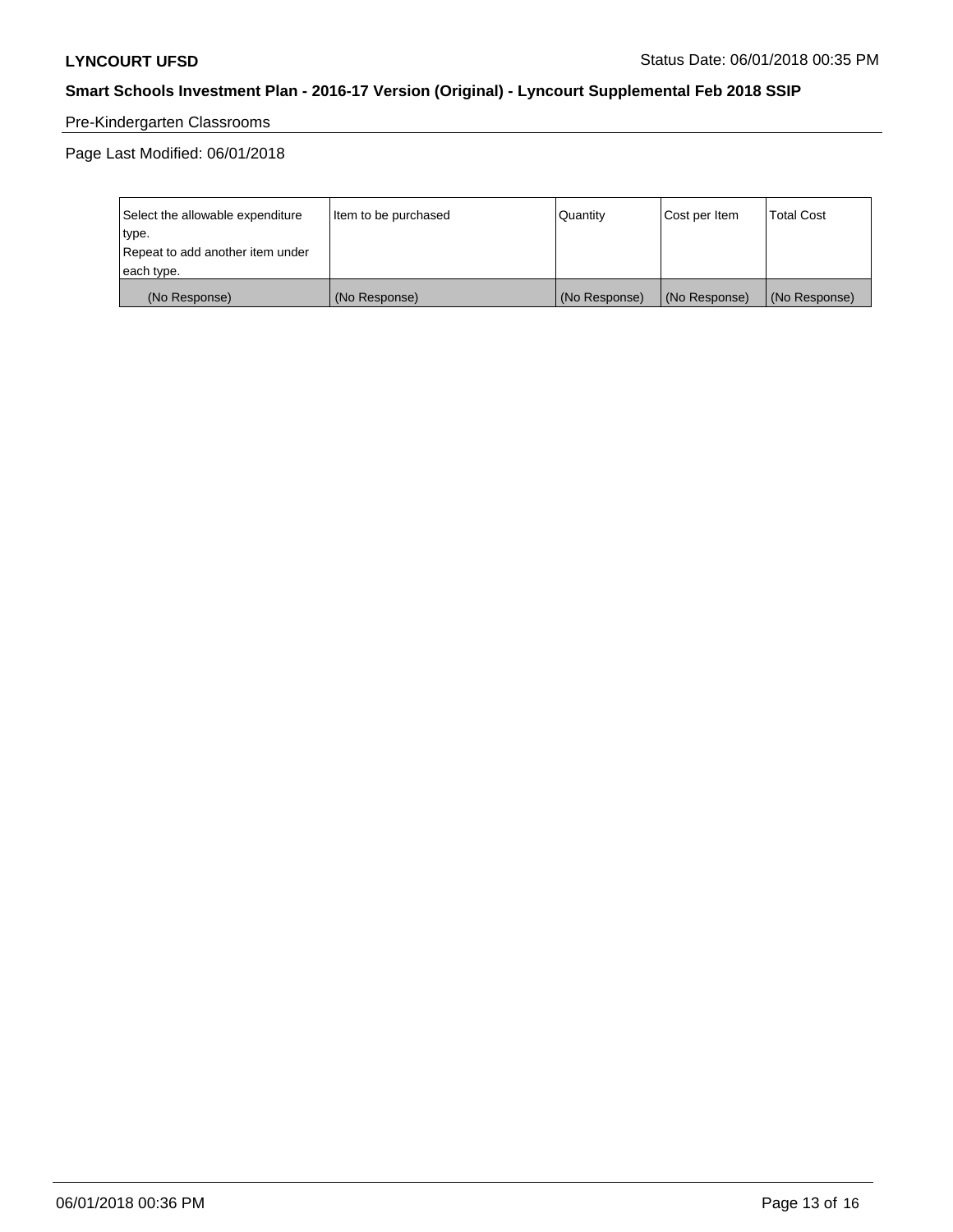#### Replace Transportable Classrooms

Page Last Modified: 05/23/2018

**1. Describe the district's plan to construct, enhance or modernize education facilities to provide high-quality instructional space by replacing transportable classrooms.**

(No Response)

**2. All plans and specifications for the erection, repair, enlargement or remodeling of school buildings in any public school district in the State must be reviewed and approved by the Commissioner. Districts that plan capital projects using their Smart Schools Bond Act funds will undergo a Preliminary Review Process by the Office of Facilities Planning.**

**Please indicate on a separate row each project number given to you by the Office of Facilities Planning.**

| <b>Project Number</b> |  |
|-----------------------|--|
| (No Response)         |  |
|                       |  |

**3. For large projects that seek to blend Smart Schools Bond Act dollars with other funds, please note that Smart Schools Bond Act funds can be allocated on a pro rata basis depending on the number of new classrooms built that directly replace transportable classroom units.**

**If a district seeks to blend Smart Schools Bond Act dollars with other funds describe below what other funds are being used and what portion of the money will be Smart Schools Bond Act funds.**

(No Response)

**4.** If you have made an allocation for **Replace Transportable Classrooms**, complete this table. **Note that the calculated Total at the bottom of the table must equal the Total allocation for this category that you entered in the SSIP Overview overall budget.**

|                                                | Sub-Allocation |
|------------------------------------------------|----------------|
| Construct New Instructional Space              | (No Response)  |
| Enhance/Modernize Existing Instructional Space | (No Response)  |
| Other Costs                                    | (No Response)  |
| Totals:                                        | 0              |

**5. Please detail the type, quantity, per unit cost and total cost of the eligible items under each sub-category. This is especially important for any expenditures listed under the "Other" category. All expenditures must be capital-bond eligible to be reimbursed through the SSBA. If you have any questions, please contact us directly through smartschools@nysed.gov.**

| Select the allowable expenditure | Item to be purchased | Quantity      | Cost per Item | <b>Total Cost</b> |
|----------------------------------|----------------------|---------------|---------------|-------------------|
| type.                            |                      |               |               |                   |
| Repeat to add another item under |                      |               |               |                   |
| each type.                       |                      |               |               |                   |
| (No Response)                    | (No Response)        | (No Response) | (No Response) | (No Response)     |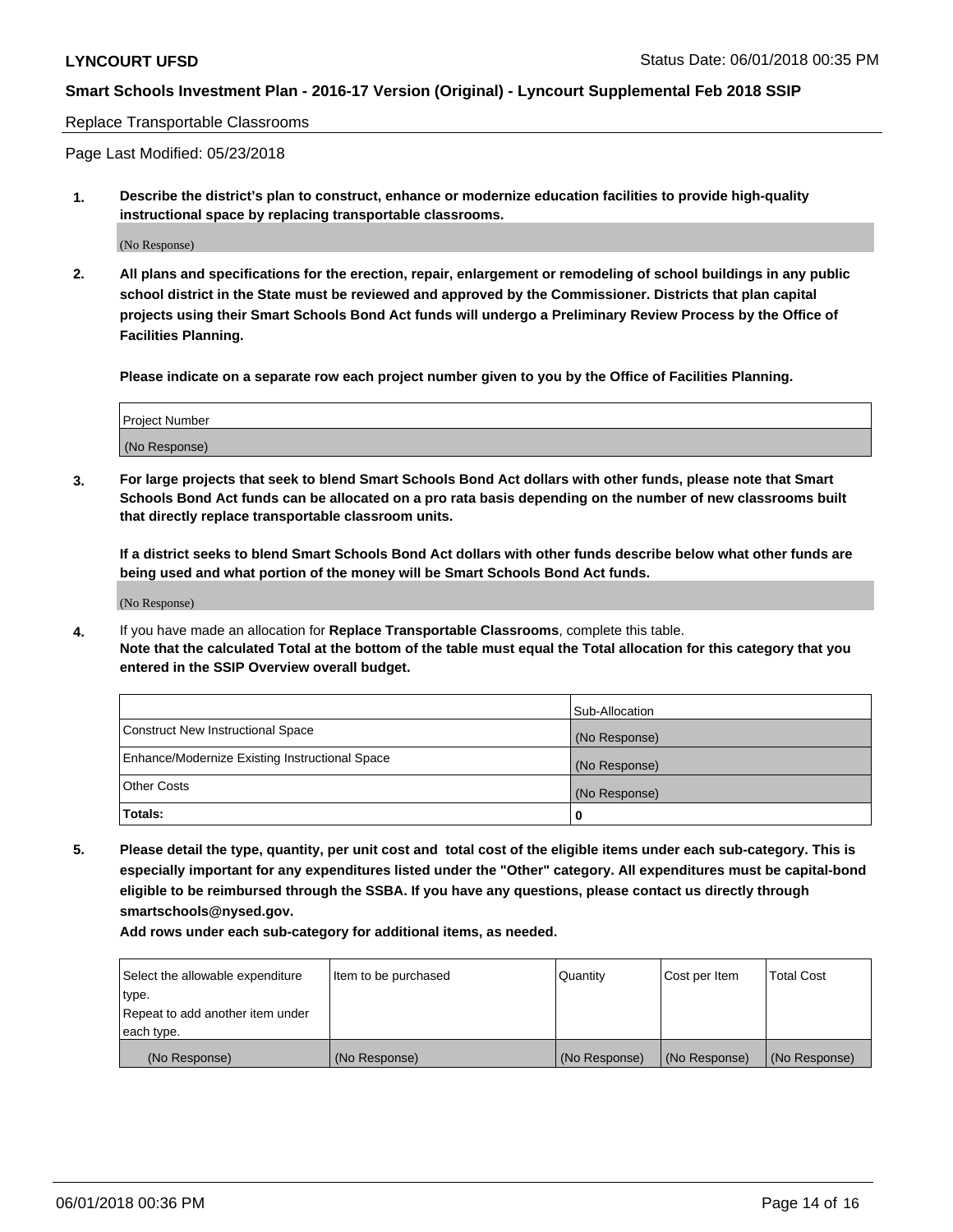### High-Tech Security Features

Page Last Modified: 05/23/2018

**1. Describe how you intend to use Smart Schools Bond Act funds to install high-tech security features in school buildings and on school campuses.**

(No Response)

**2. All plans and specifications for the erection, repair, enlargement or remodeling of school buildings in any public school district in the State must be reviewed and approved by the Commissioner. Districts that plan capital projects using their Smart Schools Bond Act funds will undergo a Preliminary Review Process by the Office of Facilities Planning.** 

**Please indicate on a separate row each project number given to you by the Office of Facilities Planning.**

| <b>Project Number</b> |  |  |
|-----------------------|--|--|
|                       |  |  |
| (No Response)         |  |  |

- **3. Was your project deemed eligible for streamlined Review?**
	- Yes  $\square$  No
- **4. Include the name and license number of the architect or engineer of record.**

| Name          | License Number |
|---------------|----------------|
| (No Response) | (No Response)  |

**5.** If you have made an allocation for **High-Tech Security Features**, complete this table. **Note that the calculated Total at the bottom of the table must equal the Total allocation for this category that you entered in the SSIP Overview overall budget.**

|                                                      | Sub-Allocation |
|------------------------------------------------------|----------------|
| Capital-Intensive Security Project (Standard Review) | (No Response)  |
| <b>Electronic Security System</b>                    | (No Response)  |
| <b>Entry Control System</b>                          | (No Response)  |
| Approved Door Hardening Project                      | (No Response)  |
| <b>Other Costs</b>                                   | (No Response)  |
| Totals:                                              | 0              |

**6. Please detail the type, quantity, per unit cost and total cost of the eligible items under each sub-category. This is especially important for any expenditures listed under the "Other" category. All expenditures must be capital-bond eligible to be reimbursed through the SSBA. If you have any questions, please contact us directly through smartschools@nysed.gov.**

| Select the allowable expenditure | Item to be purchased | Quantity      | Cost per Item | <b>Total Cost</b> |
|----------------------------------|----------------------|---------------|---------------|-------------------|
| type.                            |                      |               |               |                   |
| Repeat to add another item under |                      |               |               |                   |
| each type.                       |                      |               |               |                   |
| (No Response)                    | (No Response)        | (No Response) | (No Response) | (No Response)     |